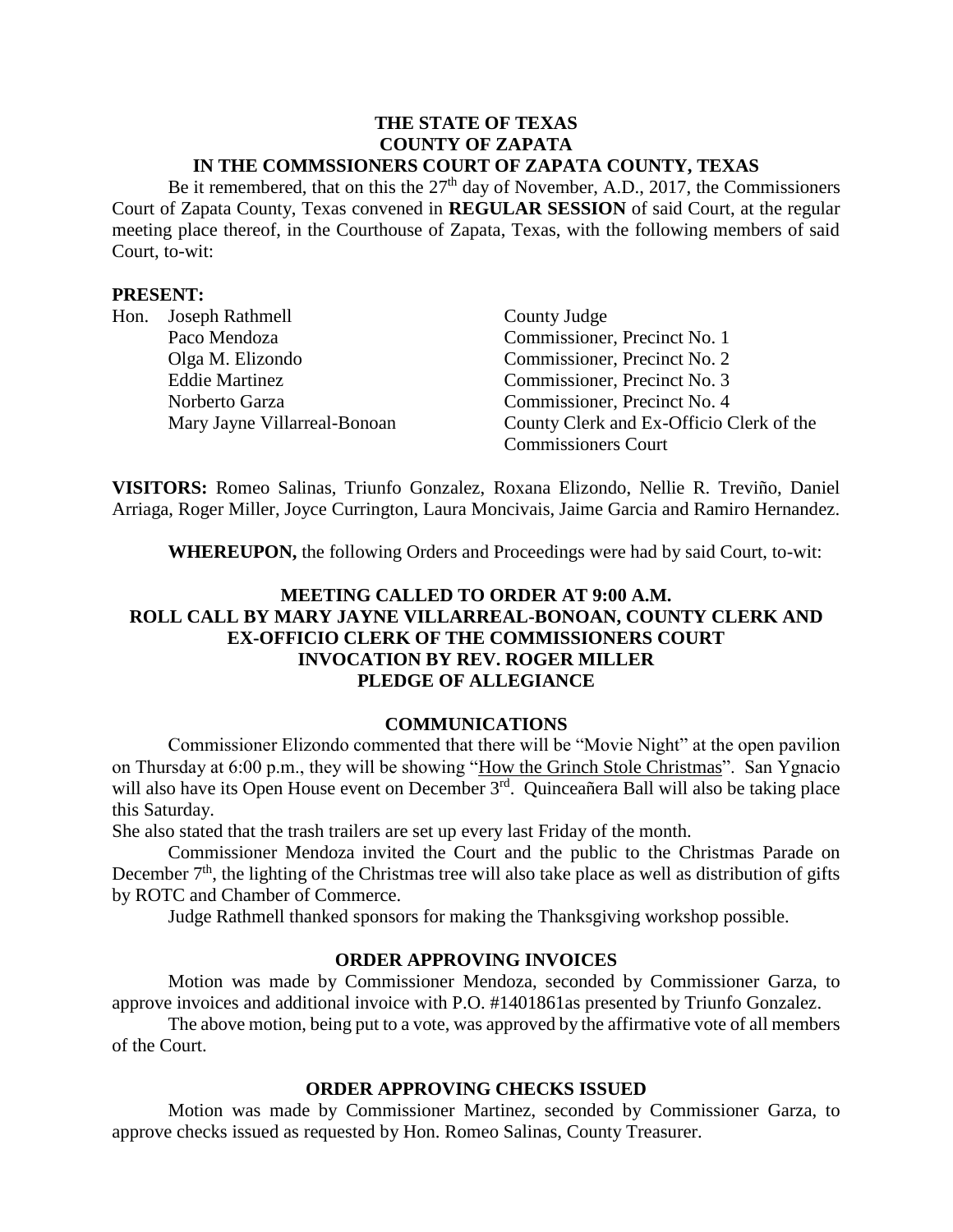The above motion, being put to a vote, was approved by the affirmative vote of all members of the Court.

# **UPDATE ON USDA CHILD AND ADULT FOOD PROGRAM**

Ramiro Hernandez gave an update on the USDA Child and Adult Food Program. He presented the financial report. They are serving approximately 150 kids per day in the various locations in Zapata County. (Financial Report attached for the record.)

# **ORDER REAPPOINTING COMMISSIONER EDDIE MARTINEZ AS MEMBER OF ZAPATA COUNTY COMMISSIONERS COURT TO THE ZAPATA COUNTY APPRAISAL DISTRICT BOARD**

Motion was made by Commissioner Garza, seconded by Commissioner Mendoza, to approve to reappoint Commissioner Eddie Martinez as the member from Zapata County Commissioners Court to the Zapata County Appraisal District Board for a two year term effective January 1, 2018.

The above motion, being put to a vote, was approved by the affirmative vote of all members of the Court.

## **ORDER APPROVING DONATION OF COMPUTERS AND PERIPHERALS TO NUEVA CIUDAD GUERRERO MINICIPALITY**

Motion was made by Commissioner Martinez, seconded by Commissioner Mendoza, to approve the donation of several, no longer in use, computers and their peripherals to the Nueva Ciudad Guerrero Municipality as requested by Hon. Joe Rathmell, County Judge.

The above motion, being put to a vote, was approved by the affirmative vote of all members of the Court.

## **ORDER APPROVING THE GABRIEL VILLARREAL NUTRITION CENTER AS NEW DESIGNATED POLLING PLACE FOR PRECINCT 2A FOR ALL FUTURE ELECTIONS**

Motion was made by Commissioner Elizondo, seconded by Commissioner Martinez, to approve the Gabriel Villarreal Nutrition Center as the new designated polling place in Precinct 2A for all future elections as requested by Mary Jayne Villarreal-Bonoan, Zapata County Clerk.

The above motion, being put to a vote, was approved by the affirmative vote of all members of the Court.

# **ORDER AUTHORIZING ISSUANCE OF \$4,800,000 "ZAPATA COUNTY, TEXAS WATERWORKS AND SEWER SYSTEM REVENUE BONDS, SERIES 2017A", PROVIDING FOR PAYMENT OF BONDS BY A PLEDGE OF NET REVENUES OF COUNTY'S WATERWORKS AND SEWER SYSTEM; PROVIDING TERMS AND CONDITIONS OF BONDS AND RESOLVING OTHER MATTERS INCIDENT AND RELATING TO ISSUANCE, PAYMENT, SECURITY, SALE AND DELIVERY OF BONDS; AUTHORIZING EXECUTION OF A PAYING AGENT/REGISTRAR AGREEMENT AND AN ESCROW AGREEMENT**

Motion was made by Commissioner Garza, seconded by Commissioner Mendoza, to approve order authorizing the issuance of \$4,800,000 "Zapata County, Texas Waterworks and Sewer System Revenue Bonds, Series 2017A", providing for the payment of the bonds by a pledge of the net revenues of the county's waterworks and sewer system; providing the terms and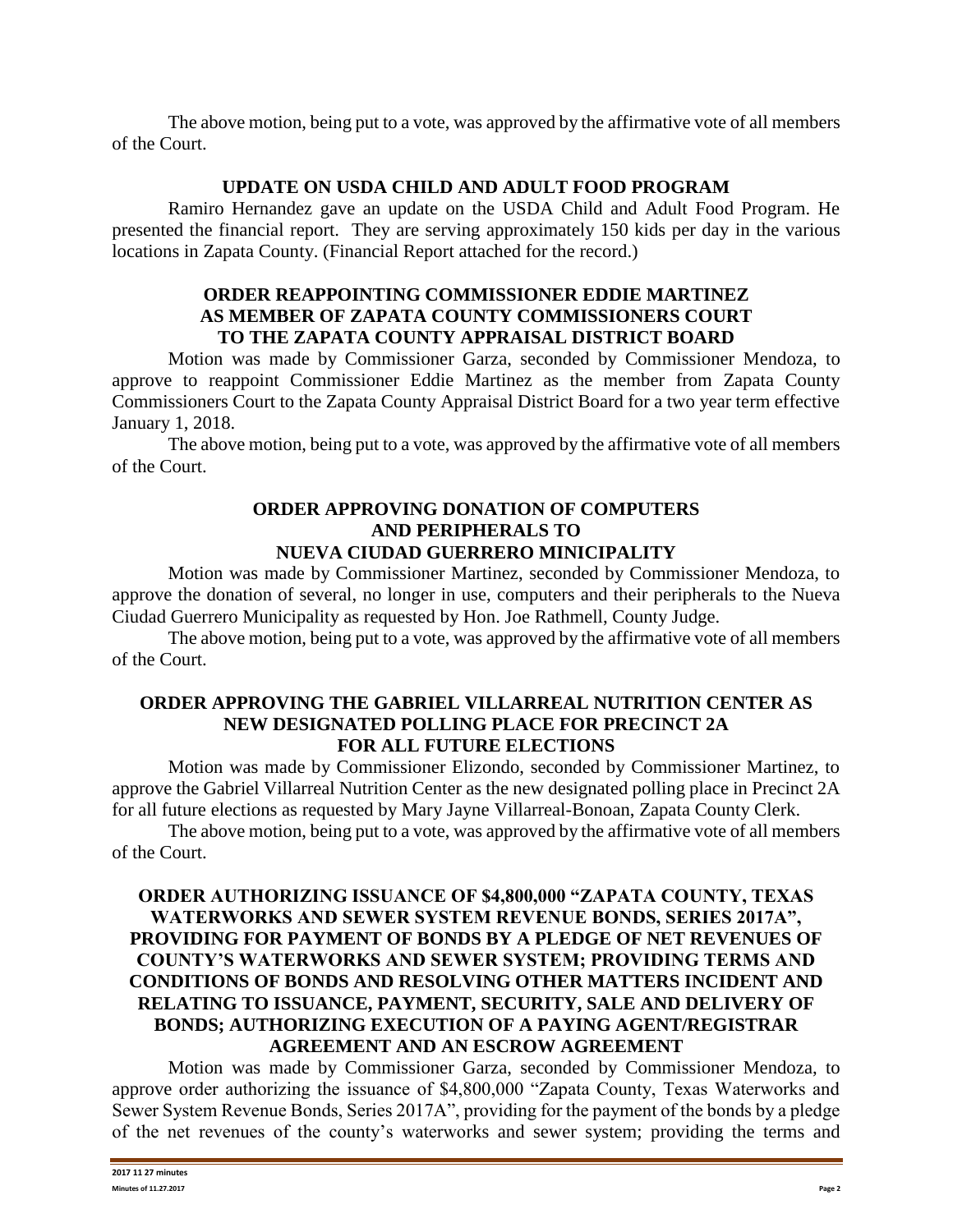conditions of the bonds and resolving other matters incident and relating to the issuance, payment, security, sale and delivery of the bonds; authorizing the execution of a paying agent/registrar agreement and an escrow agreement; and providing for an effective date as requested by Dan Martinez, Winstead, PC.

The above motion, being put to a vote, was approved by the affirmative vote of all members of the Court.

# **ORDER AUTHORIZING ISSUANCE OF \$3,928,000 "ZAPATA COUNTY, TEXAS WATERWORKS AND SEWER SYSTEM REVENUE BONDS, SERIES 2017B", PROVIDING FOR PAYMENT OF BONDS BY A PLEDGE OF NET REVENUES OF COUNTY'S WATERWORKS AND SEWER SYSTEM; PROVIDING TERMS AND CONDITIONS OF BONDS AND RESOLVING OTHER MATTERS INCIDENT AND RELATING TO ISSUANCE, PAYMENT, SECURITY, SALE AND DELIVERY OF BONDS; AUTHORIZING EXECUTION OF A PAYING AGENT/REGISTRAR AGREEMENT AND AN ESCROW AGREEMENT**

Motion was made by Commissioner Mendoza, seconded by Commissioner Martinez, to approve order authorizing the issuance of \$3,928,000 "Zapata County, Texas Waterworks and Sewer System Revenue Bonds, Series 2017B", providing for the payment of the bonds by a pledge of the net revenues of the county's waterworks and sewer system; providing the terms and conditions of the bonds and resolving other matters incident and relating to the issuance, payment, security, sale and delivery of the bonds; authorizing the execution of a paying agent/registrar agreement and an escrow agreement; and providing for an effective date as requested by Dan Martinez, Winstead, PC.

The above motion, being put to a vote, was approved by the affirmative vote of all members of the Court.

## **ORDER APPROVING RENTAL FEE WAIVER FOR USE OF ZAPATA COUNTY COMMUNITY CENTER FOR FUND RAISER TO SUPPORT TUMBLING CLASS FROM LAURA'S DANCE ARTS**

Motion was made by Commissioner Garza, seconded by Commissioner Elizondo, to approve rental fee waiver for the use of the Zapata County Community Center on December 30, 2017 for a fund raiser to support the tumbling class from Laura's Dance Arts, funds will be used for the purchase of specialized tumbling mats as requested by Laura Moncivais, Laura's Dance Arts.

The above motion, being put to a vote, was approved by the affirmative vote of all members of the Court.

# **ORDER TO DENY REQUEST BY RAMIRO HERNANDEZ REGARDING OFF SITES FOR USDA SUMMER FOOD PROGRAM**

Motion was made by Commissioner Mendoza, seconded by Commissioner Garza, to deny request by Ramiro Hernandez regarding request for off sites for the USDA Summer Food Program

The above motion, being put to a vote, was approved by the affirmative vote of all members of the Court.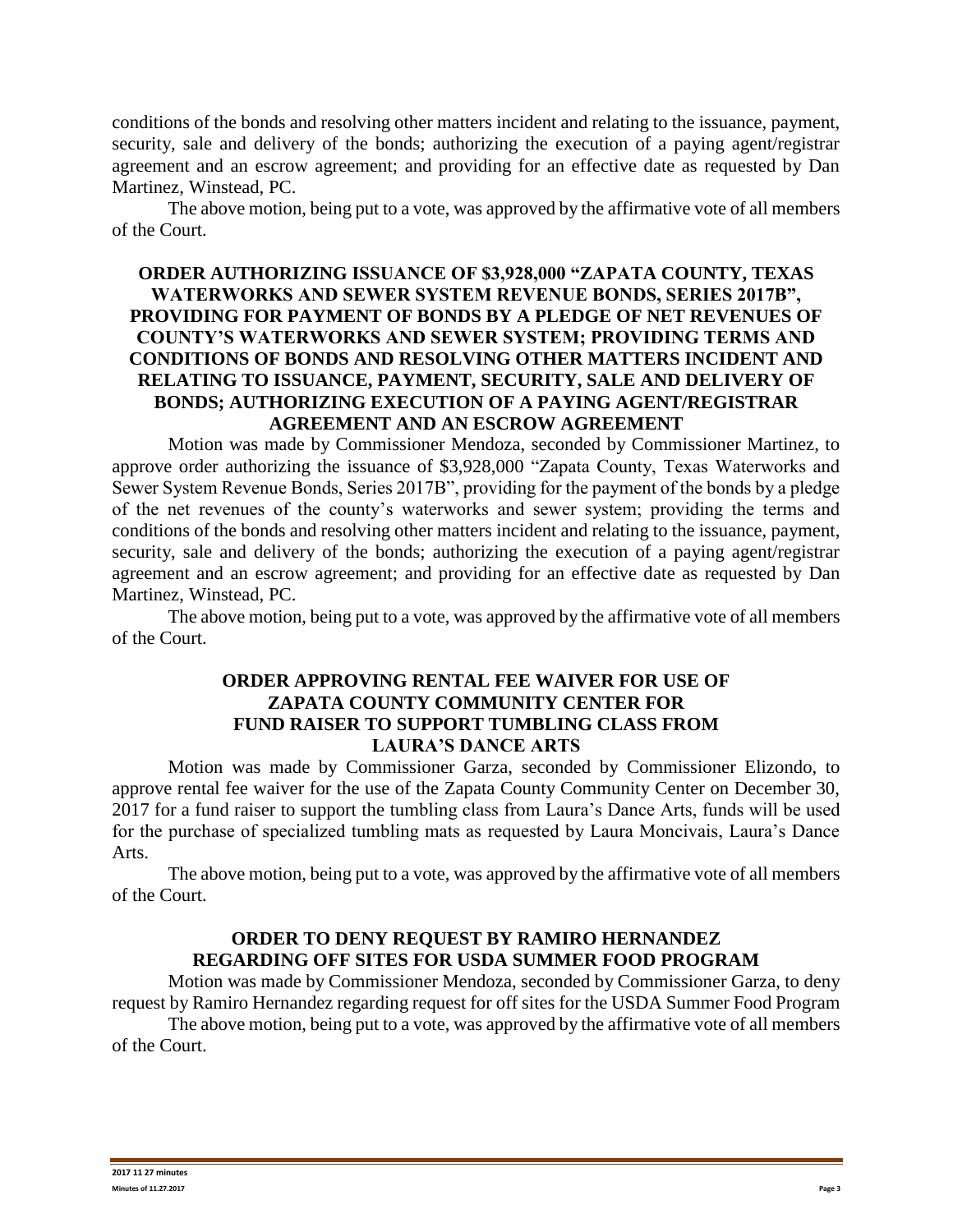## **ORDER APPROVING INSTALLATION OF SPEED HUMP**

Motion was made by Commissioner Garza, seconded by Commissioner Mendoza, to approve installation of a speed hump at the following location:

a. 134 Ramirez Road (Ramirez Addition, Lot 11 through 16)

as requested by Hon. Paco Mendoza, Commissioner Pct. 1.

The above motion, being put to a vote, was approved by the affirmative vote of all members of the Court.

### *Judge Rathmell asked the public for help by reporting street lights that are out.*

## **ORDER APPROVING INSTALLATION OF SECURITY LIGHTS**

Motion was made by Commissioner Garza, seconded by Commissioner Mendoza, to approve the installation of security lights at the following locations:

- a. 5213 Peña Lane
- b. 5408 Laredo Lane
- c. 1104 Kennedy Street.
- d. 5225 Lopez Lane
- e. 402 Buena Vista
- f. 1915 Siesta Lane
- g. 5406 Pascual Lane
- h. 5212 Laredo Lane (carryover from 2016-2017 allocation; unable to install light on Tepozan Road)

as requested by Hon. Eddie Martinez, Commissioner Pct. 3.

The above motion, being put to a vote, was approved by the affirmative vote of all members of the Court.

## **ORDER APPROVING USE OF ZAPATA COUNTY FAIRGROUNDS BY CARSON & BARNES CIRCUS**

Motion was made by Commissioner Martinez, seconded by Commissioner Garza, to approve the use of the Zapata County Fairgrounds by the Carson & Barnes Circus on February 28, 2018 for a tented circus performance. A fee of \$500 will be paid to Zapata County and Circus will perform clean up after performance as requested by John Albert, Agent-Carson & Barnes Circus.

The above motion, being put to a vote, was approved by the affirmative vote of all members of the Court.